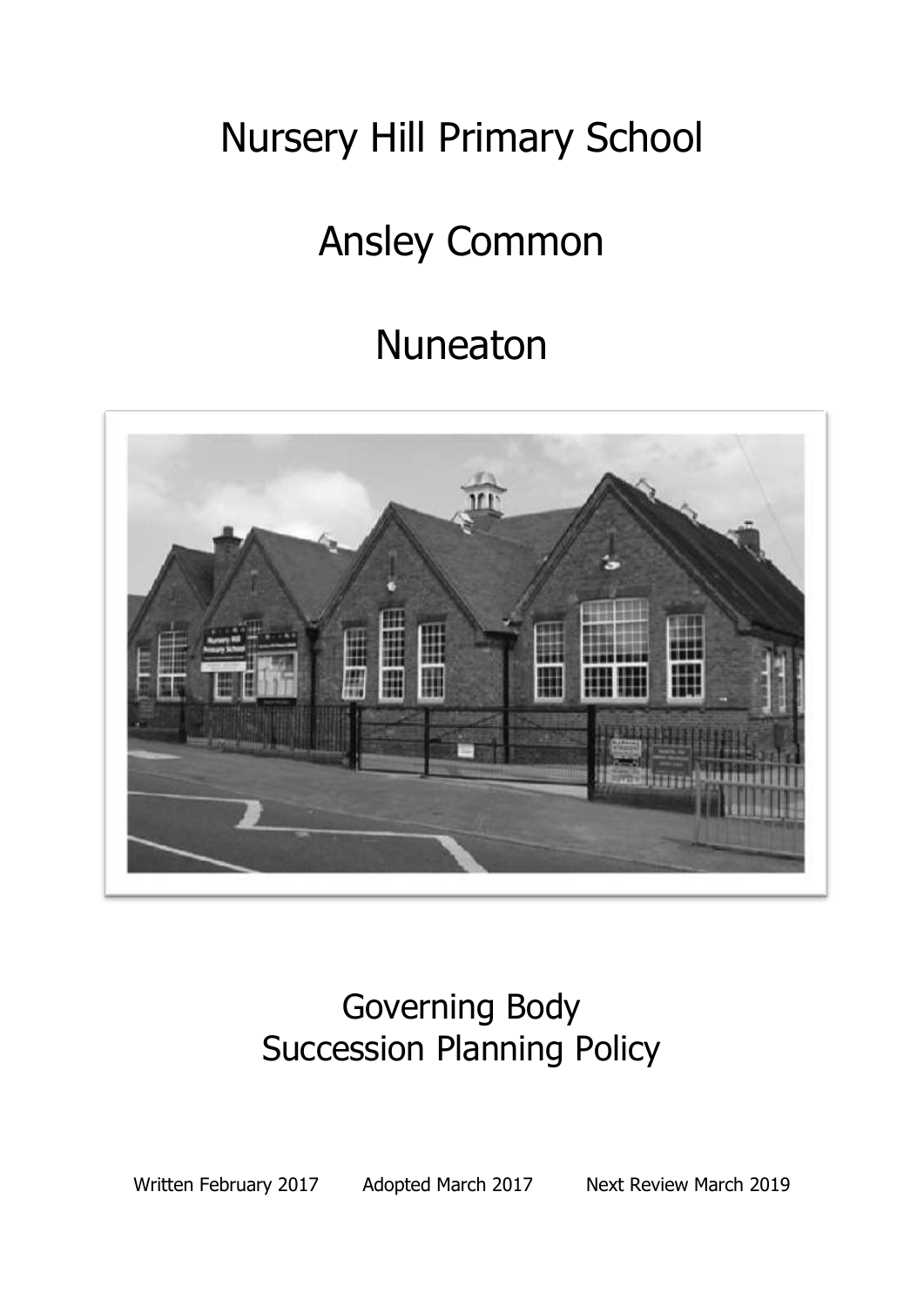#### **1 Introduction**

This document has been prepared to outline what is expected from a Governor at Nursery Hill Primary School, including reasonable minimum levels of commitment. This ensures that there is an even spread of workload within the Governing Body, that skills and experience are not just gained by a few key individuals, but are spread throughout the whole Governing Body. It outlines terms of office and the rotation policy for responsibilities, again ensuring that interests, expertise, experience and skills are distributed throughout the Governing Body to good effect and succession planning is in place.

Adhering to this policy will ensure that the governing body of Nursery Hill Primary School is equipped for the future; it also ensures that individuals do not feel burdened with responsibility and that we have a group of people who are willing and able to perform key roles.

#### **2. Principles**

#### **2.1 High expectations**

We expect all Governors to be involved in and contribute effectively to the regular business of the Governing Body and the life of the school. Governance is a voluntary role and we realise that Governors have different availability as home and work responsibilities make different demands on people.

However the Governing Body sets and safeguards a school vision, ethos of high expectations of everyone within the school community. This includes high expectations for the behaviour, progress and attainment of all pupils in the school, and for the conduct and professionalism of both staff and Governors. The extensive and important responsibilities of Governors need to be executed with commitment and a professional approach, being accountable to stakeholders for *'conducting the school with a view to promoting high standards of educational achievement at the school'. (Further information on the expectation for conduct of Governors can be found in the Governors Code of Conduct Appendix 2) Also refer to A Competency Framework for Governance DofE January 2017*

Governors need to be fully aware of the Strategic Leadership, Accountability, People, Structure, Compliance and Evaluation Process of the school.

Therefore our usual minimum expectation of involvement for all Governors to ensure that the workload, knowledge and expertise of the governing body is distributed among its members is to:

- Attend five out of the six full governing body meetings per year.
- Be an active member of a subcommittee.
- Be a member of the Discipline/Appeals Committee (ad hoc committee meets rarely) (staff governors are not required to serve on this)
- Responsibility as a link governor for one area of the Learning Improvement Plan.
- Be prepared to access relevant, convenient training.
- Submit to clerk report on your individual responsibility before each meeting.
- Undertake appraisals to review your own performance.

We also recognise that there can be a tendency for a lot of responsibility to fall onto a few Governors and this can stilt the development of Governors and their leadership skills and restricts the distribution of knowledge, responsibility and involvement.

So we suggest the following as a *maximum* level of responsibility in addition to those above, so that there is not too great a burden on any individuals.

 Responsibility for one of the following key roles: Chair of Governors, Chair of a committee, Clerk. Note that staff members will not perform any of these key roles.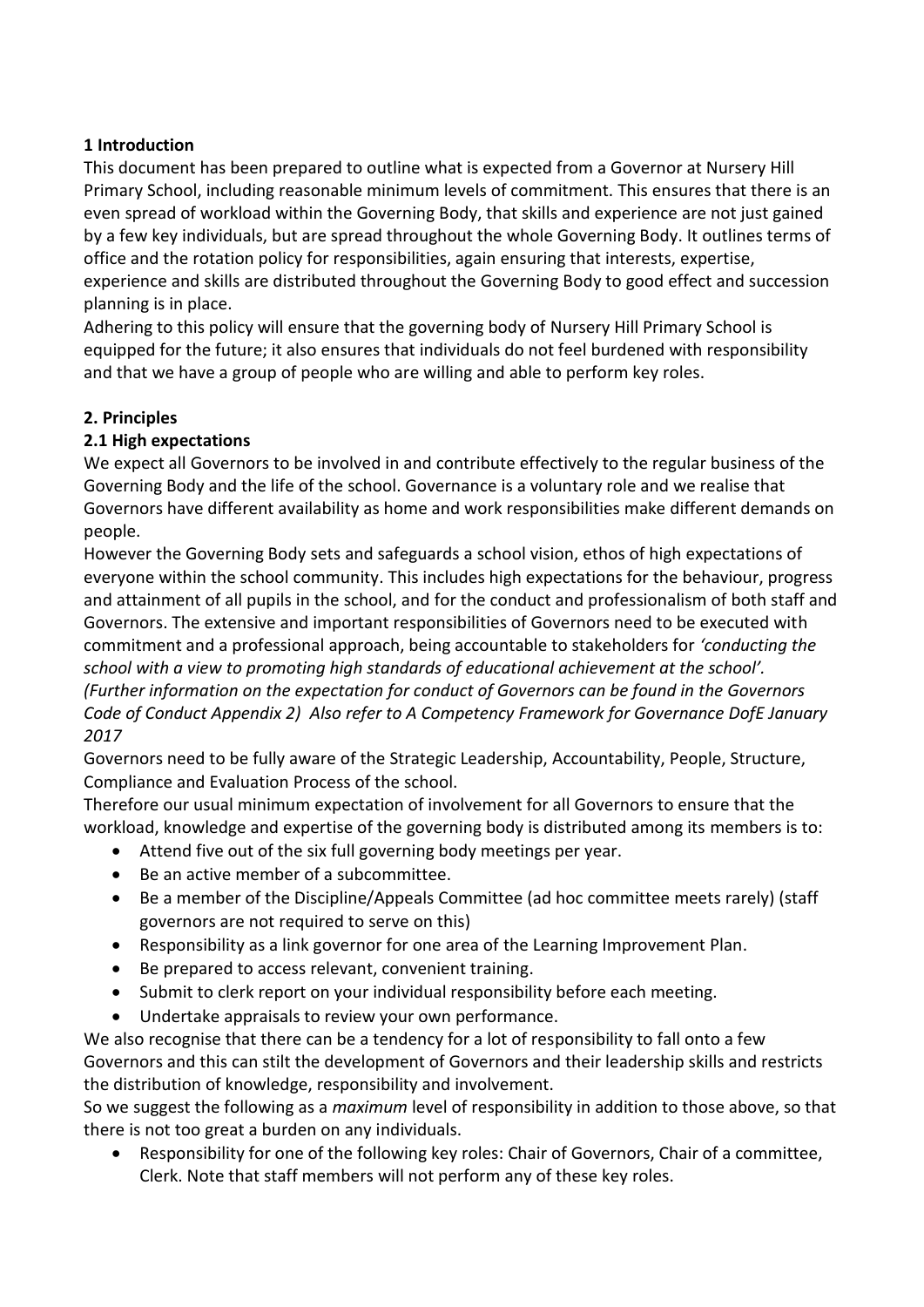- Member of an additional committee in a non-key role. (A governor can be the chair of one committee and a member of the other one.)
- A governor can additionally be a Chair or member of the Pay Committee
- Responsibility as link governor for no more than three areas, including Head Teacher Appraisal responsibility. Apart from the chair

#### **2.2 Terms of office**

In order to have a rotation of responsibility and to try to ensure development of future key role holders to establish a succession plan the following are the expected *maximum* terms of office for key roles within the governing body, there is no enforced minimum:

- Chair of Governors 3 Years
- Vice Chair of Governors 3 Years
- Chair of Committee 3 Years
- Health and Safety governor 3 years
- Subject Link Governor as per LIP
- Head Teacher Appraisal Governor 3 Years three members are recommended.

The Clerk to monitor when the term of office is due to expire, and should make this known at the preceding full governing body meeting. Governors may if they wish, take on another similar key role. For example, the Chair of one committee may become the chair of another Committee and link Governors would be able to take responsibility for a different subject.

Ideally, a Vice Chair should consider their role as preparation for Chairing and should be prepared to seriously consider volunteering for a role of Chair as it becomes available.

A role may be resumed with a minimum of a 1 year gap. Elections should be by secret ballot.

#### **2.3 Rotation policy**

It is the intention that during the standard four year term of office for a Governor, each Governor is a member of each committee for at least one academic year. The rotation will occur at the autumn term full Governing Body meeting where committee membership is arranged. This meeting will also review the durations served for the key roles and make changes where either maximum terms of office have been reached, or sooner if the individual wishes to step down.

Positions will be elected as per the current standard practice,

- Chair of Governors on an annual basis by nomination and secret ballot.
- Vice Chair of Governors on an annual basis by nomination and secret ballot.
- Chair of Committees, by nomination and election.
- Link governor, by volunteering for the role. When there is more than one volunteer the role can be shared, but every effort must be made to represent all areas.
- Key roles, other than Chair's are welcome to work with a deputy to develop leadership skills and aid succession planning.
- Additional, specific training is available and recommended for some roles.

Appendix1 gives information on some of the specific roles for Governors.

If volunteers are not forthcoming the Chair can appoint to spread the workload.

#### **Appendix 1 Governor Roles**

**a) Chair of the Governing Body**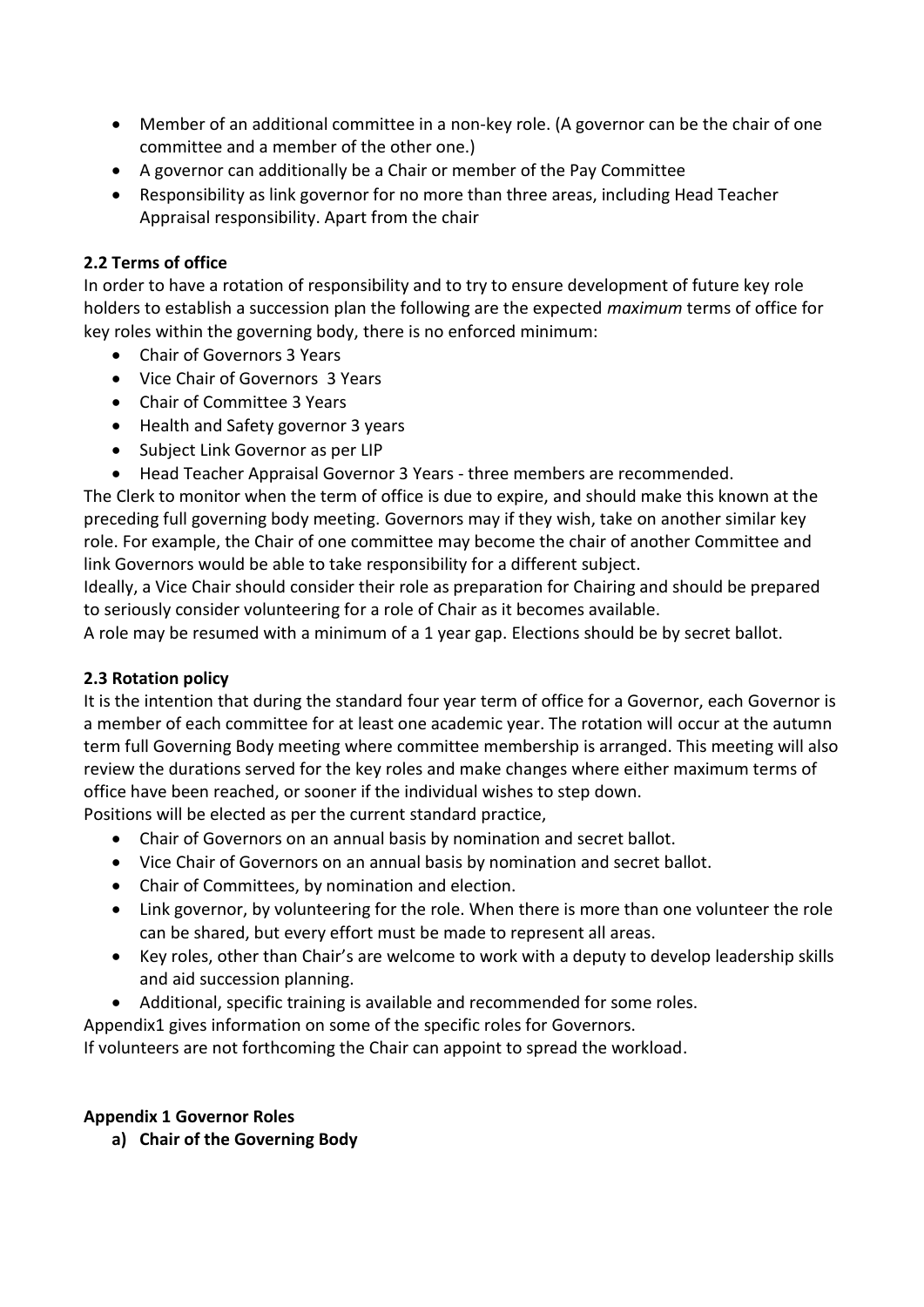Except for having the casting vote in a tied vote decision and having delegated power to take urgent action on behalf of the Governing Body, the Chair has no more power than any other individual Governor, however, it is an influential leadership role and they must use their influence wisely.

They are responsible for ensuring the Governing Body fulfils all its functions well, driving the strategic direction of the school.

Effective leadership of the Governing Body involves working towards a shared vision for school improvement which all Governors help to achieve, working together to share responsibility and workload, and the adoption of effective working practices which enable everyone to participate and develop leadership skills.

The role of the Chair is to

- Lead and develop the team of Governors
- Build the relationship with the Head Teacher and ensure accountability
- Lead strategically with a focus on school improvement
- Lead the business of the Governing Body
- Be an advocate for the school
- Know how the school performs, and why, and understand its development priorities;
- work in partnership with the professionals, whilst recognising the need for accountability and that there should be challenge - on both sides;
- Be well organised;
- Delegate effectively and hold others to account
- Show leadership by supporting and encouraging the development of the skills of other Governors, to pave the way for succession and ensure change and reinvigoration within the Governing Body;
- Work with the Head Teacher and Clerk to manage the work of the Governing Body or committee;
- Ensure compliance with statute:
- Have an understanding of wider educational issues and policy that require discussion and/or a decision;
- Consider and approve the agenda for the meetings and ensure minutes are recorded accurately;
- Conduct meetings effectively and encourage full participation by members while completing business in a timely fashion;
- Occasionally act on behalf of the Governing Body, or a committee, in dealings with other people, groups or agencies;
- Meet with the Head Teacher regularly, or communicate effectively by some other means, in order to keep up-to-date with issues affecting the school;
- Provide the Head Teacher with an opportunity to raise matters that cannot, initially, be discussed elsewhere;
- Take 'urgent action' on behalf of the Governing Body occasionally, in specific circumstances, and report this to the Governing Body as soon as possible;
- Undertake the tasks that the law assigns specifically to the Chair;
- Ensure governors and staff feel valued;
- Create a team spirit whilst dealing with any inappropriate comment or behaviour;
- Monitor the Governing Body's workload and give a clear lead in evaluating its effectiveness;
- Ensure the Governing Body is equipped to recruit senior leaders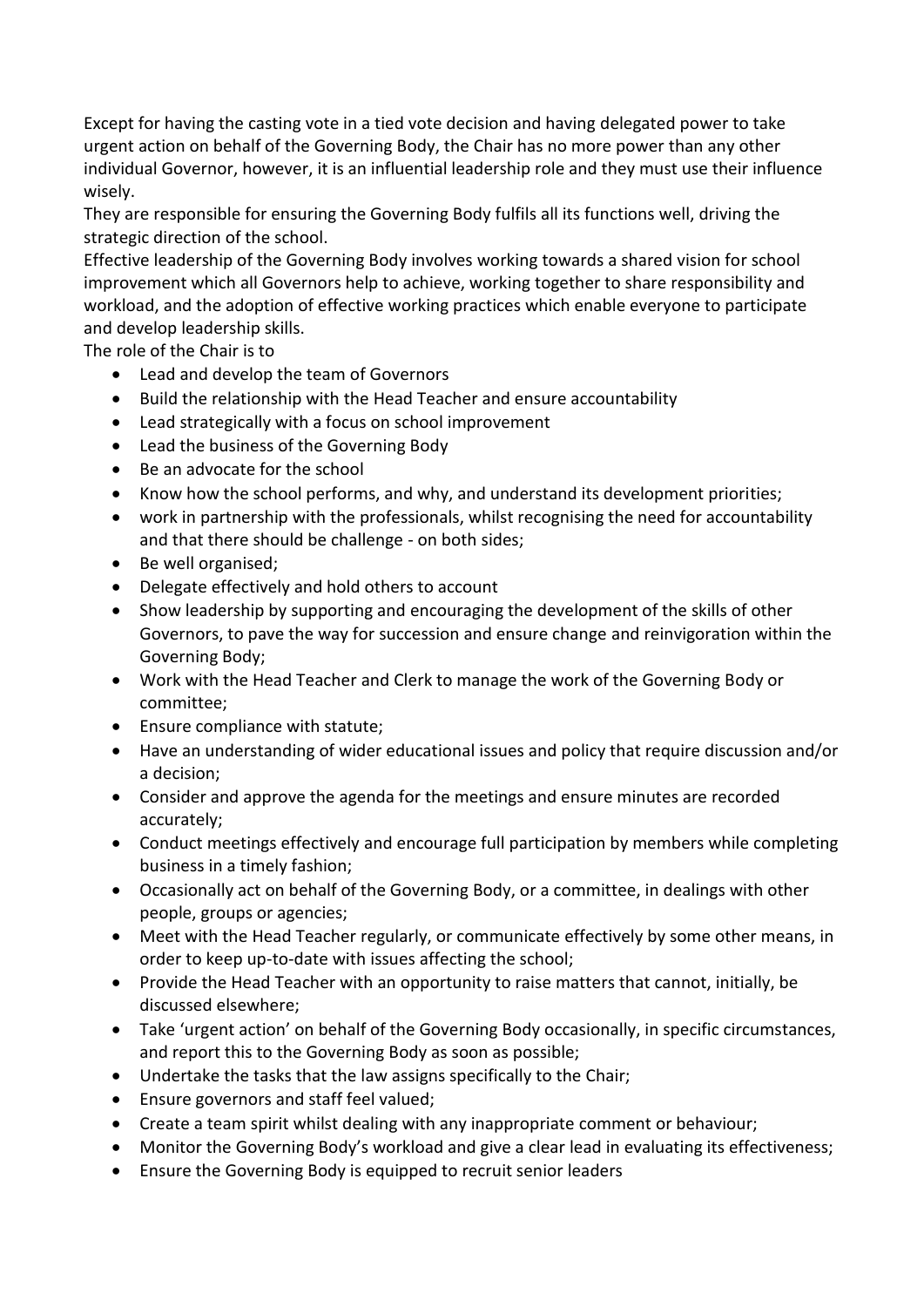- Ensure that succession planning takes place.
- Lead individuals from different backgrounds, representations and, potentially, varying degrees of ability;
- Build strong working relationships, both within the Governing Body and with the school's professionals and with other stakeholders;
- Ensure that the Governing Body fulfils all its responsibilities;
- Gain knowledge of relevant statute and educational issues, particularly of school and pupil performance;
- To see the wider picture, and ensure the Governing Body think strategically;
- Ensure the senior leaders have the external support they need to do their job well e.g. HR, legal and resources advice etc.
- Holds non-attendance to account.
- Has courageous conversations with Governors who are not contributing positively to the team.

#### **b) Vice Chair of the Governing Body**

- To support the Chair of the Governing Body in fulfilling the duties listed above
- To take responsibility, and have accountability, for those items delegated to them.
- To deputise for the Chair of the Governing Body as required
- To prepare for future role and responsibility

#### **c) The role of the Committee Chair**

A Chair of Committee needs to be forward thinking, planning ahead for upcoming and ongoing business, and needs to look retrospectively to reflect on completed business and identify ongoing issues.

#### **A Chair of a Committee:**

- Seeks to understand the remit, delegated powers and terms of reference for the committee, and convey these to others so that they are known and understood by all members.
- Identifies action that the Committee should take in relation to items delegated to the Committee and to fulfil its legal obligations.
- Identifies a timetable and programme of actions the Committee is responsible for and ensures that that timetable (including meetings and policy reviews) fits logically with the school calendar and is syncopated to the actions and programme of the full Governing Body, other Committees and is compatible with external requirements.
- Ensures that the business of the Committee is conducted properly; that meetings are effectively planned and chaired; agendas are drawn up and circulated, with well-prepared supporting papers, in a timely manner; that accurate minutes are produced and published promptly; that follow-up activity is completed as agreed (holding others to account for delegated items); that on-going issues are progressing and are pursued to a conclusion and that the outcomes are recorded.
- Directs the business and discussion of the Committee to ensure that Governors undertake their strategic purpose
- Ensures that the Committee is effectively led, promoting good working relationships within the Committee, recognising and utilising individual strengths, encouraging equal participation and delegating effectively.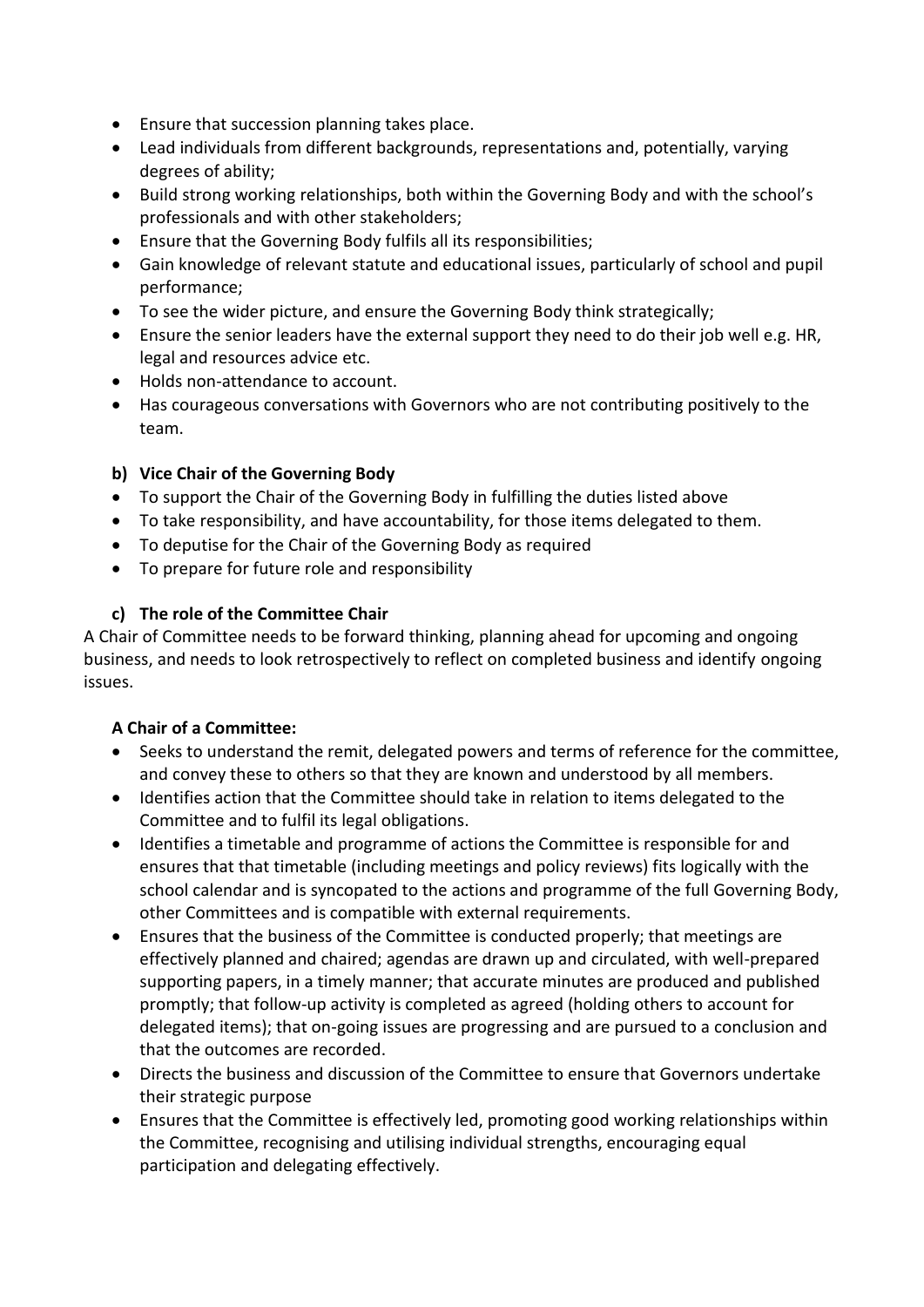- Encourages development of Committee members' knowledge and understanding, including through training
- Understands the Committees work and actions within the context of the overarching work of the Governing Body
- Reports to the full Governing Body on matters arising from the Committee meetings, highlighting items that need action or noting by the full governing body.
- Works with the Chair of Governors, other Committee Chairs and the Head Teacher to ensure coherence in the management of the Governing Body and the school
- Co-ordinates the Committees contribution to whole school issues (e.g Vision Statement/Development Plan/ Monitoring activities/policies/ publications and website.)
- Hold to account any non-attendance

If the Chair cannot make a meeting they will appoint on an ad hock basis another member of the Committee (this will increase opportunities for personal growth and development.)

#### **Responsibilities**

#### **New Governor Induction - Chair and Clerk**

- Acts as or identifies another Governor as a "mentor" to support new Governors.
- Induction pack of materials will familiarise new Governors with the school and the Governing Body and ensures that this and the induction policy is frequently updated and regularly reviewed to ensure information remains relevant and accurate
- New Governors to undertake induction training and advise Clerk upon completion during first term of office.
- Identifies new Governors' interests/knowledge/skills and uses this information so that the Governing Body benefits from relevant appointments to roles and committees.
- Be available as a point of contact for new Governors if they have concerns
- Contacts new Governors to evaluate the experience of their first year in office, so that lessons can be learned and induction procedures further developed.

#### **Training**

All Governors to undertake to attend an induction course during the first term of office Be prepared to undertake further training as needed,

#### **Governor with responsibility for promotion and arranging training**

- Ensure that Governors are aware of training opportunities e.g E-learning, LEA provision, The Governor Learning and Development Service other providers, through courses, publications and relevant websites.
- Ensure Governors to undertake relevant training
- Tries to keep abreast of new initiatives/developments
- Identifies and find solutions to current and anticipated training needs
- Co-ordinates and facilitates a Governing Body training programme that takes into account the changing needs of individual Governors, groups of Governors and the whole Governing Body
- If appropriate work with Governor Services in co-ordinating school-based courses for the Governing Body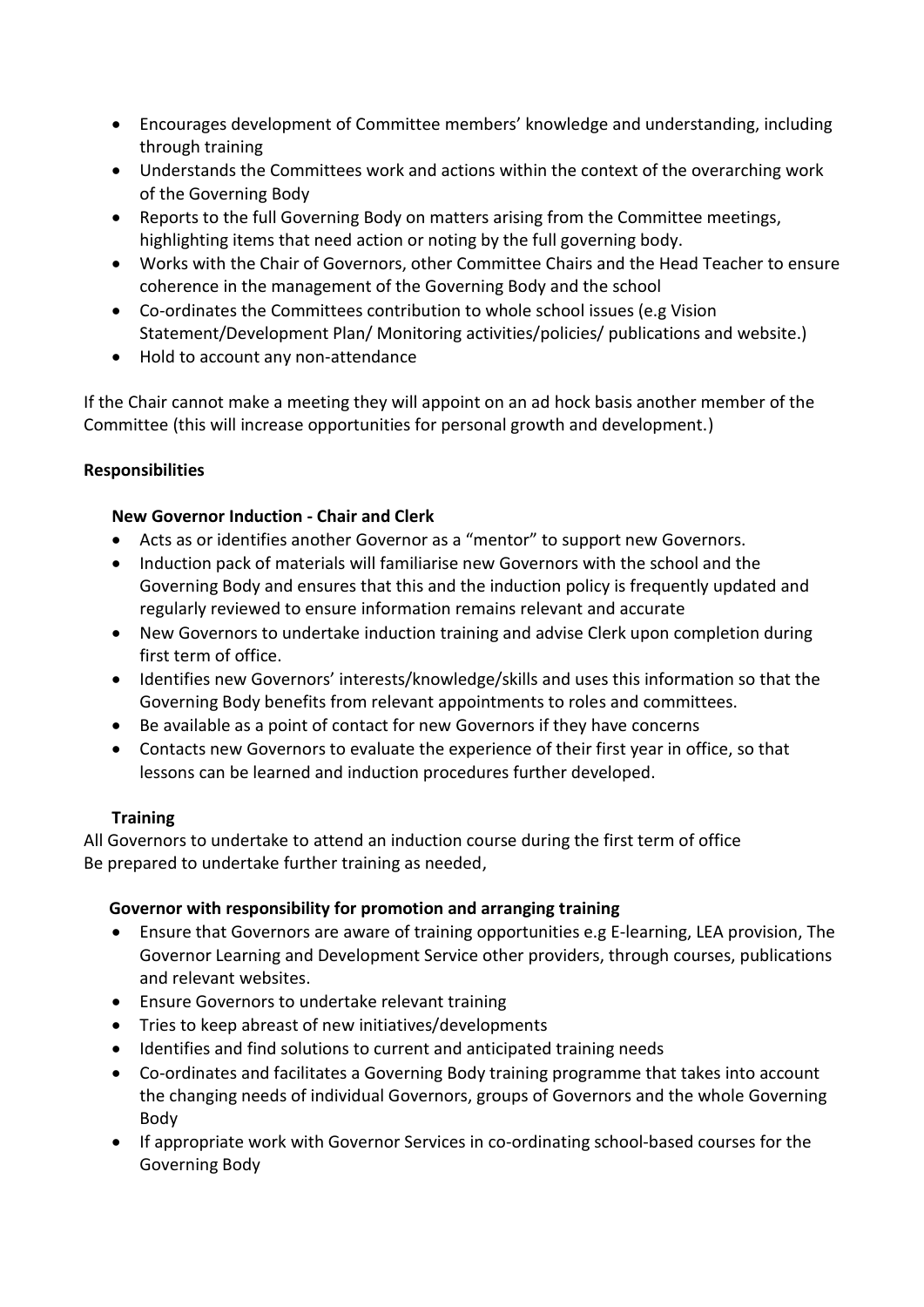- Establishes links with other local governing bodies to support Governor Development **Ensure that:**
- The Clerk regularly undertakes an audit of Governors skills, knowledge and experience and identifies growth and gaps
- The Clerk to maintain a training record **Reporting to the Governing Body**
- Report each full Governing Body meeting on training attended, planned and recommended
- Help individual Governors to report to the Governing Body on training courses attended and evaluate the benefit.
- Evaluate the cost-benefit of the training received as necessary

#### When appropriate.

#### **Networking/ Strategic Development of LEA Training Provision and PATCH Meetings**

- Makes Governor Services aware of the views and requirements of the Governing Body in relation to governor development issues
- Work with the Governor Services training team to shape the future of governor training so that it accurately reflects what governors need
- Attends meetings/briefing and information sessions for Training Governors or identifies a colleague to do so and report back to the governing body

#### **Governor with responsibility for Head Teacher Appraisal**

(appointed to manage the processes concerned with the Head Teacher's appraisal)

- With the support of the External Advisor: (EA)
- Undertakes training to understand their responsibilities and gain confidence in carrying them out
- Reviews the Head Teacher's progress against previous objectives and overall performance
- Confirms actions and agree changes arising from in-year monitoring if necessary
- Recognises and praises the achievements of the Head Teacher and the school
- Identifies areas for professional development and training
- Ensures that new objectives with success criteria and monitoring arrangements are agreed and recorded
- Ensures that records are made of the Head Teacher's review and that copies are distributed to the Head Teacher and the chair of governors (or nominated governor) and they are kept confidential as appropriate

#### **Before the Annual Review Meeting**:

- Ensures the EA is provided with the necessary documentation, in consultation with the Head Teacher and the EA
- Reads and considers the EA's preliminary advice
- Ensures monitoring arrangements for current objectives have taken place and gathers evidence on the results.
- Ensures they understand pupil performance data, current priorities in the school improvement plan and emerging priorities to inform objectives for the Head Teacher
- When necessary has a pre-meeting with the EA to prepare for the formal session
- Reaches agreement with the EA and the Head Teacher on the agenda for the meeting, chairing and production of minutes/documentation.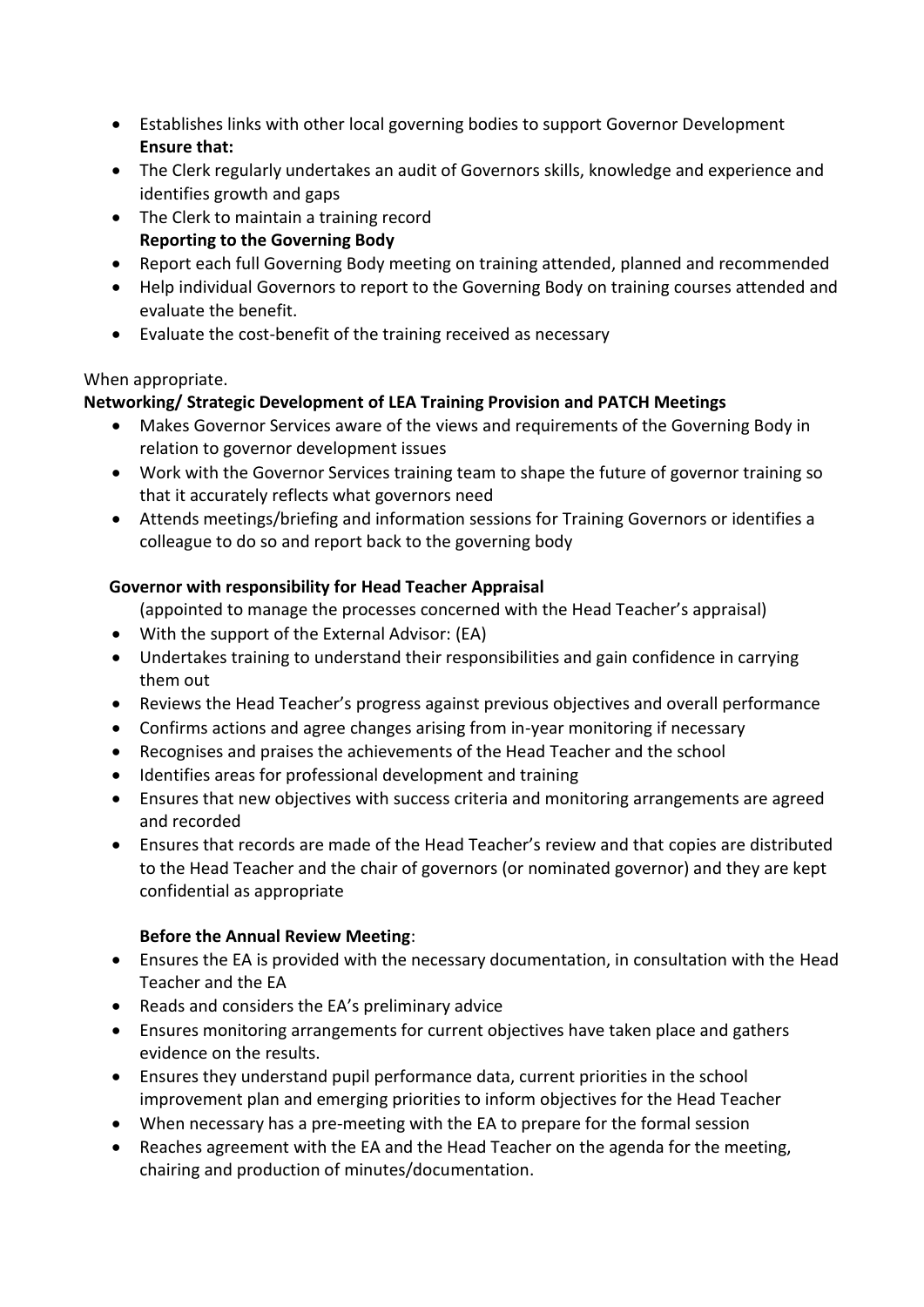#### **At the Meeting**:

- Considers the EA's suggestions for the Head Teacher's objectives
- Considers any issues arising from the current objectives and their monitoring
- Ensures that a fair and evidence-based decision is reached about the satisfactory achievement of the Head Teacher's current year objectives
- Seeks agreement with the Head Teacher on new objectives, ensuring that they are linked to pupil progress, school development priorities and Head Teacher Professional standards and take into account continuing professional development requirements and Home/School life balance.
- Takes into consideration the advice offered by the EA
- Ensures that objectives are relevant and realistic, unambiguously stated and measurable, indicating milestones and monitoring procedures

#### **After the Meeting**:

- Records the review and gives a copy to the Head Teacher and the chair of governors.
- Ensures implementation of a programme to monitor and review progress towards the new objectives.
- Contributes to the annual review of the governing body's Staff Appraisal policy

#### **Health and Safety with Premises**

- Works with the school health and safety representative to ensure that the school has a health and safety policy
- Considers appropriate health and safety procedures and practices to be undertaken by the school
- Contributes to the Emergency Plan
- Checks Risk Assessments are undertaken (including for off-site visits)
- Works with the school's health and safety representative to make regular health and safety inspections of the school premises
- Keeps the governing body informed of health and safety issues
- Keeps informed by reading new materials and information relating to health and safety matters received into the school or published in educational health and safety publications
- Attends appropriate Local Authority (LA) training where appropriate
- Ensures logs ( e.g. Accident, Fire Procedures etc.,) are kept and reviewed
- Submit report to clerk before each Full Governors Meeting

#### **LIP Link Governors**

- Gain an understanding of the subject/issue/area and be aware of any relevant policy in place
- Develop an effective working relationship with the co-ordinator/relevant staff and meet on a regular basis
- Attend relevant governor courses if possible together with the co-ordinator
- Attend relevant Staff meetings/INSET etc.
- Contribute to the monitoring and evaluation of the implementation of the subject
- Be aware of the resources allocated to the subject from the school budget
- Take part in monitoring activities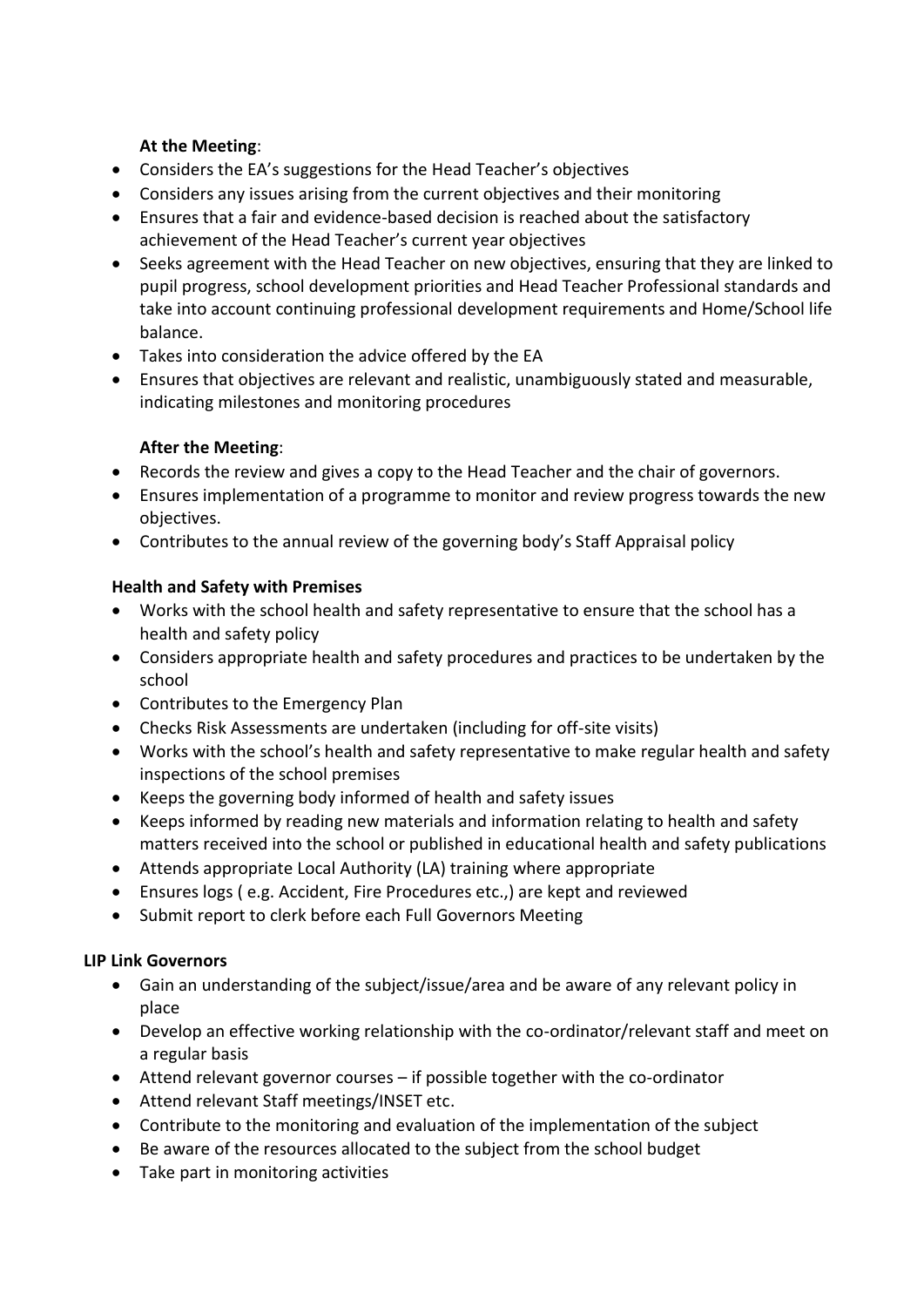- Contribute as appropriate to updating and reviewing relevant policy
- Bear in mind this area when considering data; governor discussions; related business.
- Take opportunities to visit school and become familiar with the policy in action/those directly affected.
- Record visits and report to Governing Body
- Be prepared to report to Governors/stakeholders/OFSTED/ on current situation relating to the issue/area/subject
- Be aware of external support/initiatives related to the subject
- Access topic-specific background materials
- Endeavour to keep abreast of developments related to the area
- Submit report to clerk before each Full Governors Meeting

#### **Governor with responsibility for Special Needs**

The main function of the SEN governor is to keep the Governing Body informed about the way the school manages its provision for SEN, so that the governing body can fulfil its legal responsibility' **The SEN governor should:** 

- Understand how the school identifies children with SEN and what happens once a child has been identified
- Gather information about the number of pupils with SEN and the range of need always ensuring confidentiality of information
- Support the SENCO by arranging regular meetings these do not need to be formal
- Report regularly to the governing body
- Visit the school to see how the SEN programme is delivered
- Meet with the SENCO and other staff to ensure that the necessary resources are in place
- Ensure that you are familiar with the school's SEN policy, it is up-to-date and reviewed on an annual basis
- Ensure that the school complies fully with the SEN Code of Practice.
- Attend training courses and other meetings for SEN Governors
- Keep up-to-date about new regulations and proposals
- Submit report to clerk before each Full Governors Meeting

#### **Governor with responsibility for Complaints** (The Chair)

- To ensure that the Governing Body has a complaints policy and procedure which is fit for purpose and is regularly reviewed
- To ensure the current complaints policy and procedures are easily available to parents etc., including on the website as appropriate
- To be familiar with the school's complaints policy and procedures and ensure that the Governing Body is aware of its responsibilities
- To ensure that the Chair of Governors. Understands their role in the school's complaints procedure
- To ensure that the Governing Body has either established a complaints committee or has nominated three to five Governors to be members of a complaints committee as required
- To ensure that the Governing Body complaints committee members have received complaints training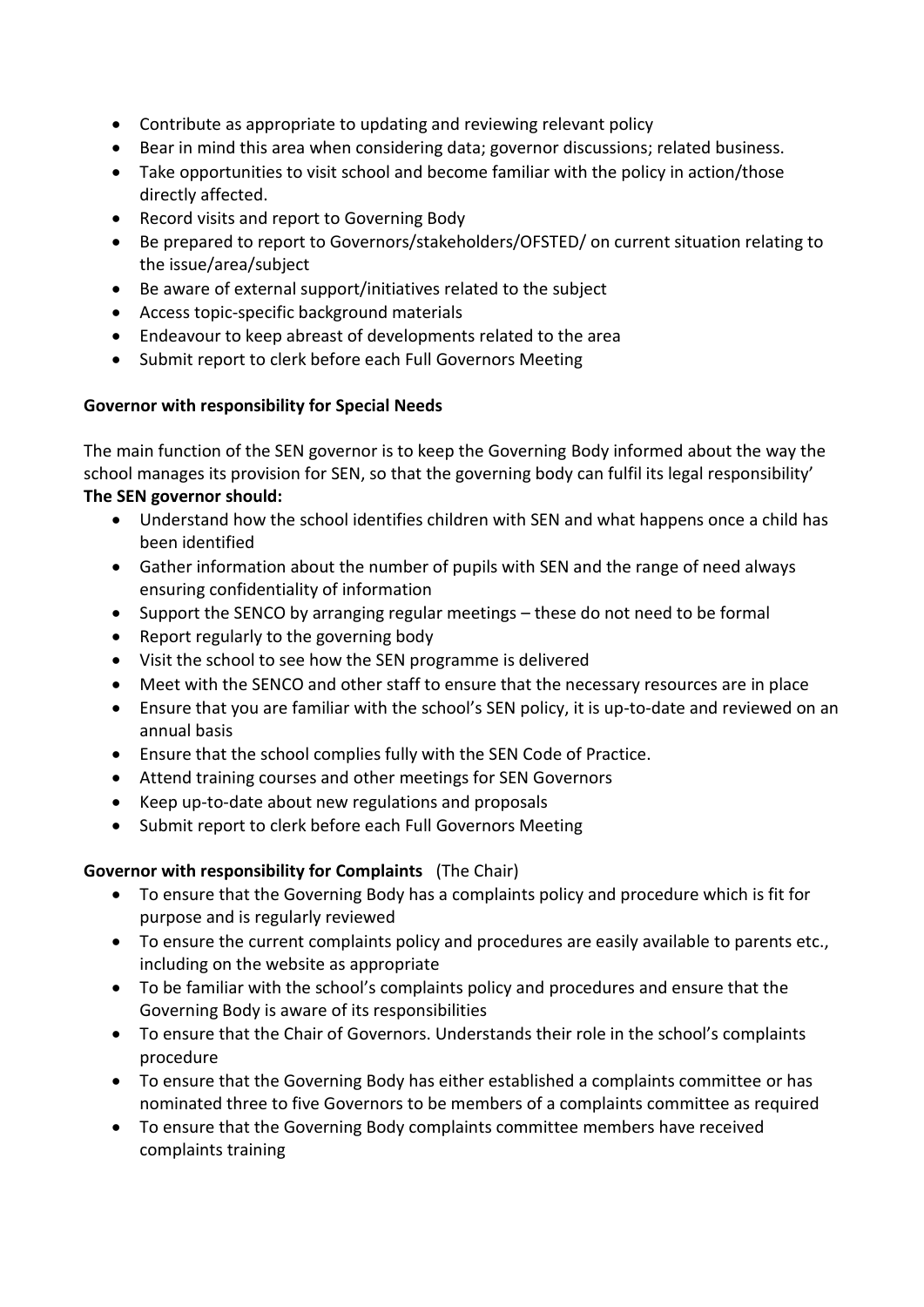- To co-ordinate the school's responses to complaints and ensure that the Governing Body implements the school's complaints policy and procedures effectively
- To ensure that the appropriate documentation is completed and held in relation to complaints received by the Chair of Governors or Head Teacher
- To encourage the Governing Body to view complaints in a positive way.
- To undertake relevant training
- Submit report to clerk before each Full Governors Meeting

#### **Governor with responsibility for Safeguarding/Child Protection**

- To work with the school's Senior Designated Person for child protection to gain a better understanding and knowledge of the school's child protection procedures and monitor the effectiveness of those procedures for keeping children safe including recording and reporting of concerns
- To ensure the school's child protection policy is reviewed/agreed by the Governing Body as prescribed in the GB policy review programme
- To work in collaboration with the school's SEN Governor
- To support and assist the Governing Body to have a better understanding and knowledge of child protection issues
- To undertake relevant training e.g. LA Child Protection/ Safeguarding courses, including the Safeguarding Training for Governors course ;Warwickshire Safeguarding Children's Board (WSCB) training; School based INSET days – child protection topics; web-based training
- To keep informed by reading new materials that are received into school, for example the WSCB quarterly newsletter, or published in educational publications or on the WSCB website.
- Submit report to clerk before each Full Governors Meeting.

#### **Appendix 2**

The Governing Body has the following core strategic functions:

#### **Establishing the strategic direction**, by:

- Setting the vision, values, and objectives for the school
- Agreeing the school improvement strategy with priorities and targets
- Meeting statutory duties

#### **Ensuring accountability**, by:

- Appointing the Head Teacher
- Monitoring progress towards targets
- Appraisal of the Head Teacher
- Engaging with stakeholders
- Contributing to school self-evaluation

#### **Ensuring financial probity**, by:

- Setting the budget
- Monitoring spending against the budget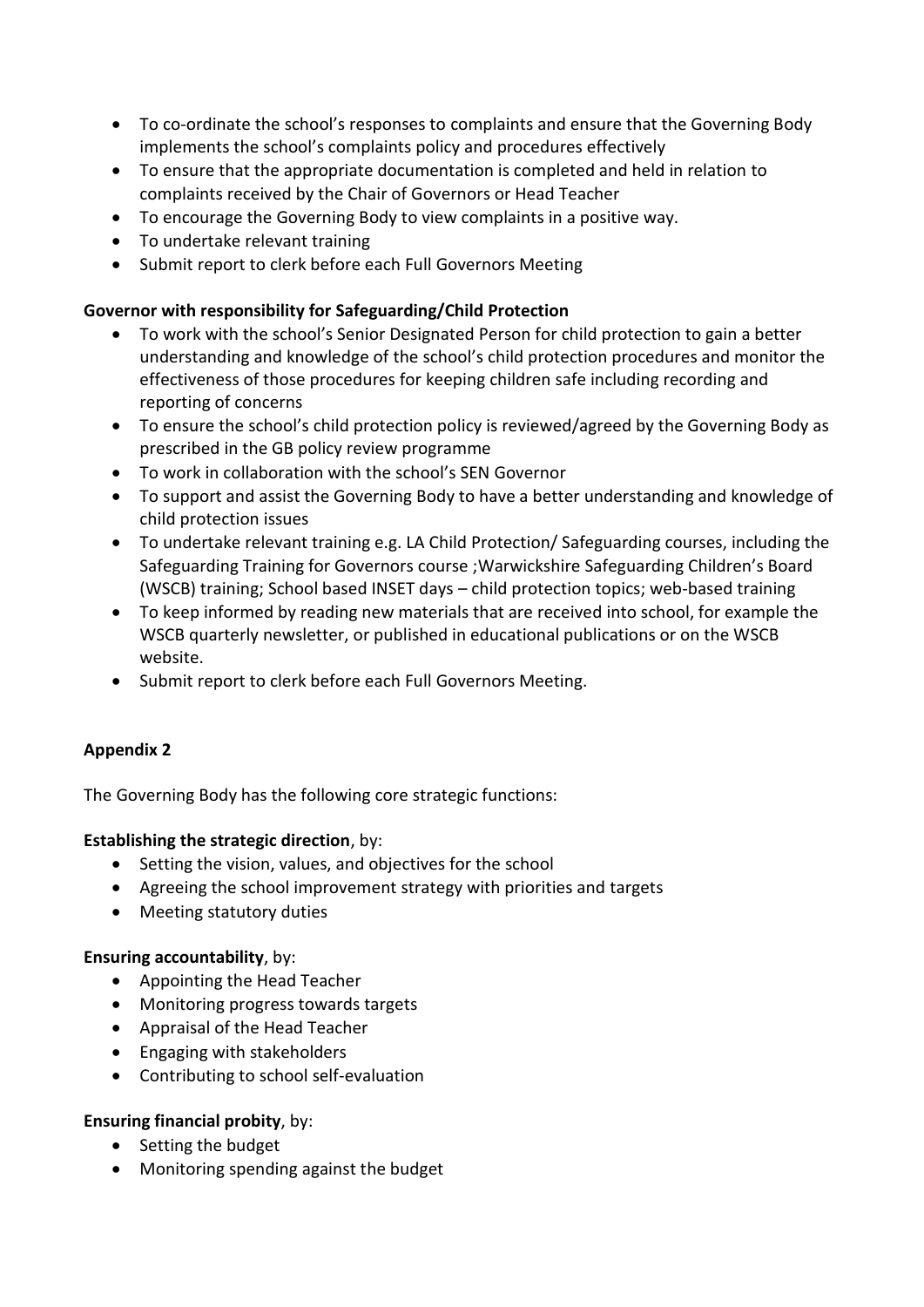- Ensuring value for money is obtained
- Ensuring risks to the organisation are managed

#### **How we work together**

There are some general principles which inform the work of our Governing Body and other Governing Bodies. These are widely accepted and are known as the code of conduct. Our school subscribes to these principles which include the following:

#### **Governor code of conduct**

As individuals on the board we agree to the following:

#### **Role & Responsibilities**

- We understand the purpose of the board and the role of the Head Teacher.
- We accept that we have no legal authority to act individually, except when the board has given us delegated authority to do so, and therefore we will only speak on behalf of the governing board when we have been specifically authorised to do so.
- We accept collective responsibility for all decisions made by the board or its delegated agents. This means that we will not speak against majority decisions outside the governing board meeting.
- We have a duty to act fairly and without prejudice, and in so far as we have responsibility for staff, we will fulfil all that is expected of a good employer.
- We will encourage open government and will act appropriately.
- We will consider carefully how our decisions may affect the community and other schools.
- We will always be mindful of our responsibility to maintain and develop the ethos and reputation of our school. Our actions within the school and the local community will reflect this.
- In making or responding to criticism or complaints affecting the school we will follow the procedures established by the governing board.
- We will actively support and challenge the Head Teacher.
- We will agree to abide by the schools code of conduct
- We will promote high expectations of everyone in the school community, including high expectations for the behaviour, progress and attainment of all pupils in the school, and for the conduct and professionalism of both staff and governors.

#### **Commitment**

- We acknowledge that accepting office as a governor involves the commitment of significant amounts of time and energy.
- We each involve ourselves actively in the work of the Governing Body and accept our fair share of responsibilities, including service on committees or working groups.
- We will make full efforts to attend all meetings and where we cannot attend explain in advance why we are unable to. We will be well prepared to participate effectively.
- We will get to know the school well and respond to opportunities to involve ourselves in school activities.
- We will visit the school, with all visits to school arranged in advance with the staff and undertaken within the framework established by the Governing Board and agreed with the Head Teacher.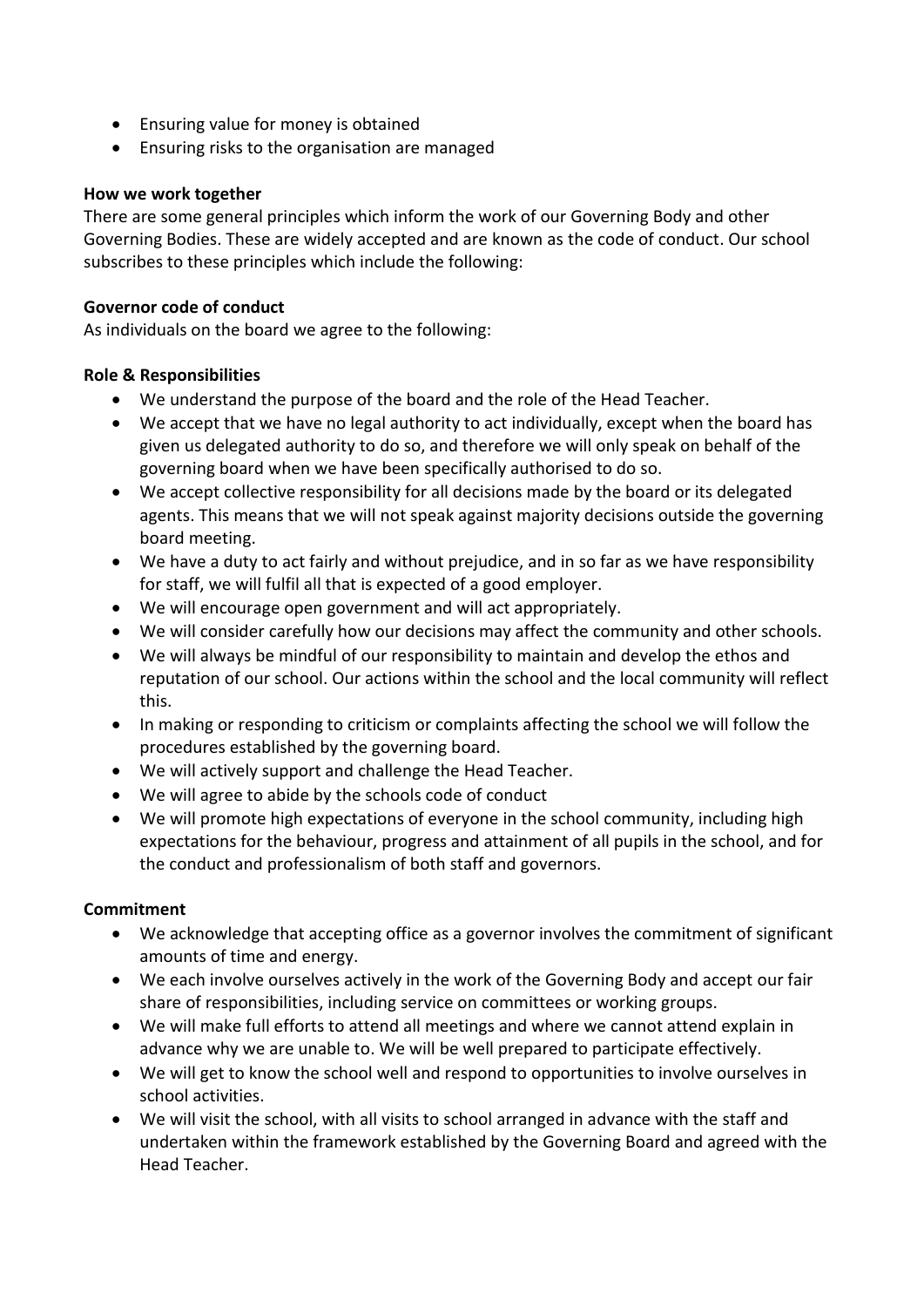We will consider seriously our individual and collective needs for training and development, and will undertake relevant training

#### **Relationships**

- We will strive to work as a team in which constructive working relationships are actively promoted.
- We will express views openly, courteously and respectfully in all our communications with other Governors.
- We will support the chair in their role of ensuring appropriate conduct both at meetings and at all times.
- We are prepared to answer queries from other Governors in relation to delegated functions and take into account any concerns expressed, and we will acknowledge the time, effort and skills that have been committed to the delegated function by those involved.
- We will seek to develop effective working relationships with the Head Teacher, staff and parents, the local authority and other relevant agencies and the community.

#### **Confidentiality**

- We will observe complete confidentiality when matters are deemed confidential or where they concern specific members of staff or pupils, both inside or outside school
- We will exercise the greatest prudence at all times when discussions regarding school business arise outside a Governing Body meeting.
- We will not reveal the details of any Governing Body vote. We may disclose the outcome of a vote where not constrained otherwise by confidentiality.

#### **Conflicts of interest**

- We will record any pecuniary or other business interest (including those related to people we are connected with) that we have in connection with the Governing body's business in the Register of Business Interests, and if any such conflicted matter arises in a meeting we will offer to leave the meeting for the appropriate length of time. Our statements for the Register of Business Interests may be published on the school website and elsewhere.
- We will also declare any conflict of loyalty at the start of any meeting should the situation arise.
- We will act in the best interests of the school as a whole and not as a representative of any group, even if elected to the governing body.

#### **Breach of this code of conduct**

- If we believe this code has been breached, we will raise this issue with the Chair and the Chair will investigate; the Governing Body will only use suspension/removal as a last resort after seeking to resolve any difficulties or disputes in more constructive ways.
- Should it be the Chair that we believe has breached this code, another governor, such as the Vice Chair will investigate. We also
	- note the following from the Governors Handbook 1.7 Accountability
- Governors should be mindful that in exercising Governing Body functions, and as required in maintained schools by legislation, **they must act with integrity, objectivity and honesty and in the best interests of the school; and be open about the decisions they make and the**